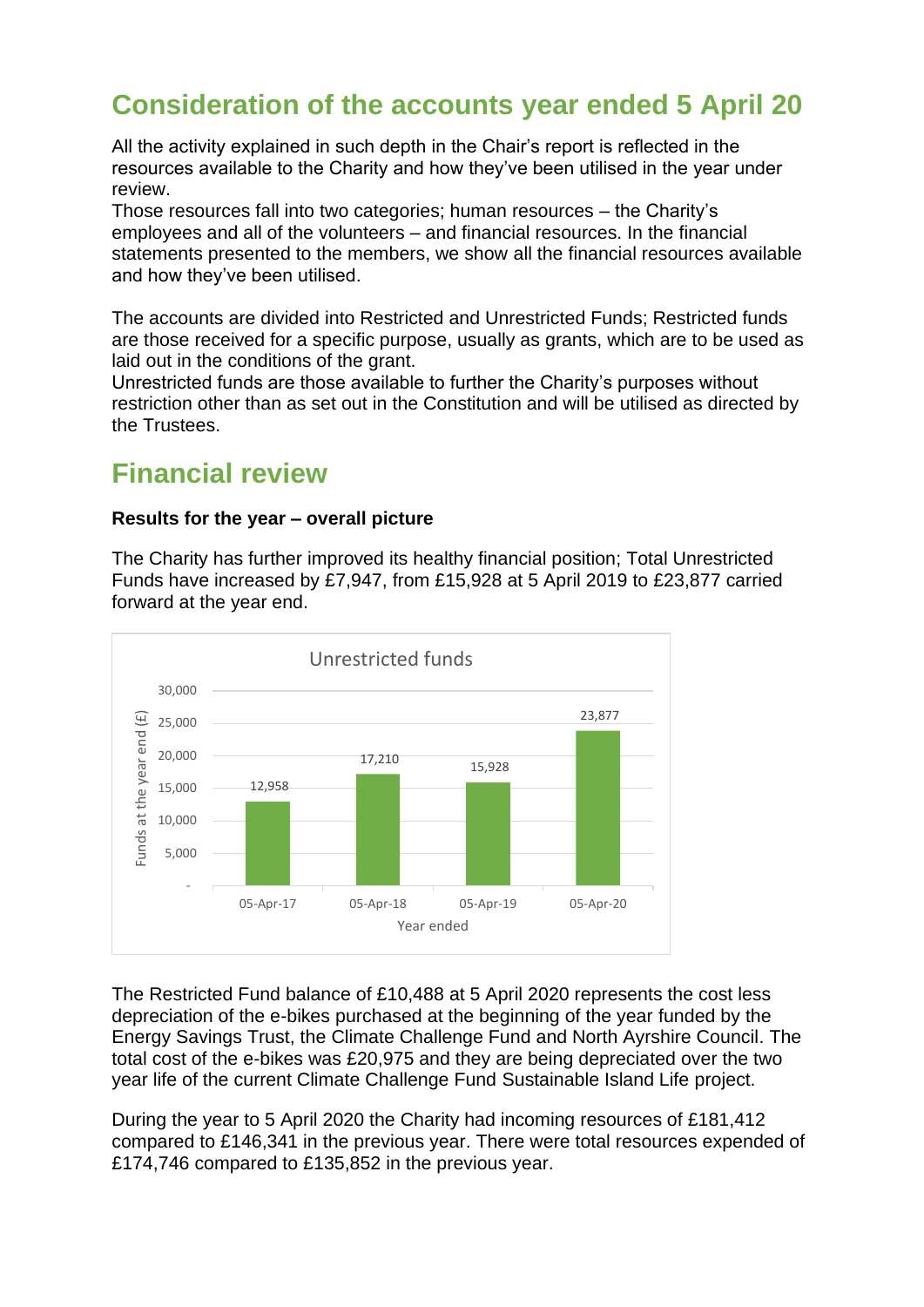The Charity's main grant funding during the year was from the Climate Challenge Fund amounting to £149,794. This was the first year of a two year funding award from the Climate Challenge Fund to enable projects with total funding of £293,638. This funding continues until 5 April 2021.

Shop income amounted to £17,910, compared to £15,289 in the previous year. This was supplemented by restricted funding received from Impact Funding Partners of £9,939 during the year (£6,403 in the year ended 5 April 2019), which supported both Val Waite as volunteer co-ordinator and her work in recruiting, training and supporting the volunteers.



## **Change in accounting policy**

There was a change in accounting policy in the year to 5 April 2019; previously the Charity's accounts were prepared on a Receipts and Payments basis.

The Trustees had decided that an Accruals basis would be a more appropriate method of year end accounting, to show more accurately the income and expenditure relating to the year under review, i.e. all transactions which relate to that year are now included, whether or not they've actually been received or paid at the year end. Amounts not yet paid or not yet received are included as Creditors or Debtors in the Charity's Balance Sheet. This better reflects the timing differences which relate to grant expenditure when it is claimed in respect of the accounting year, but not received until after that year has ended. Any amounts owed to or owed by the Eco Savvy at the accounting year end are now included in that year's accounts.

In line with that change, accounts are now prepared to comply with the Charity's SORP (Statement of Recommended Practice) FRS 102.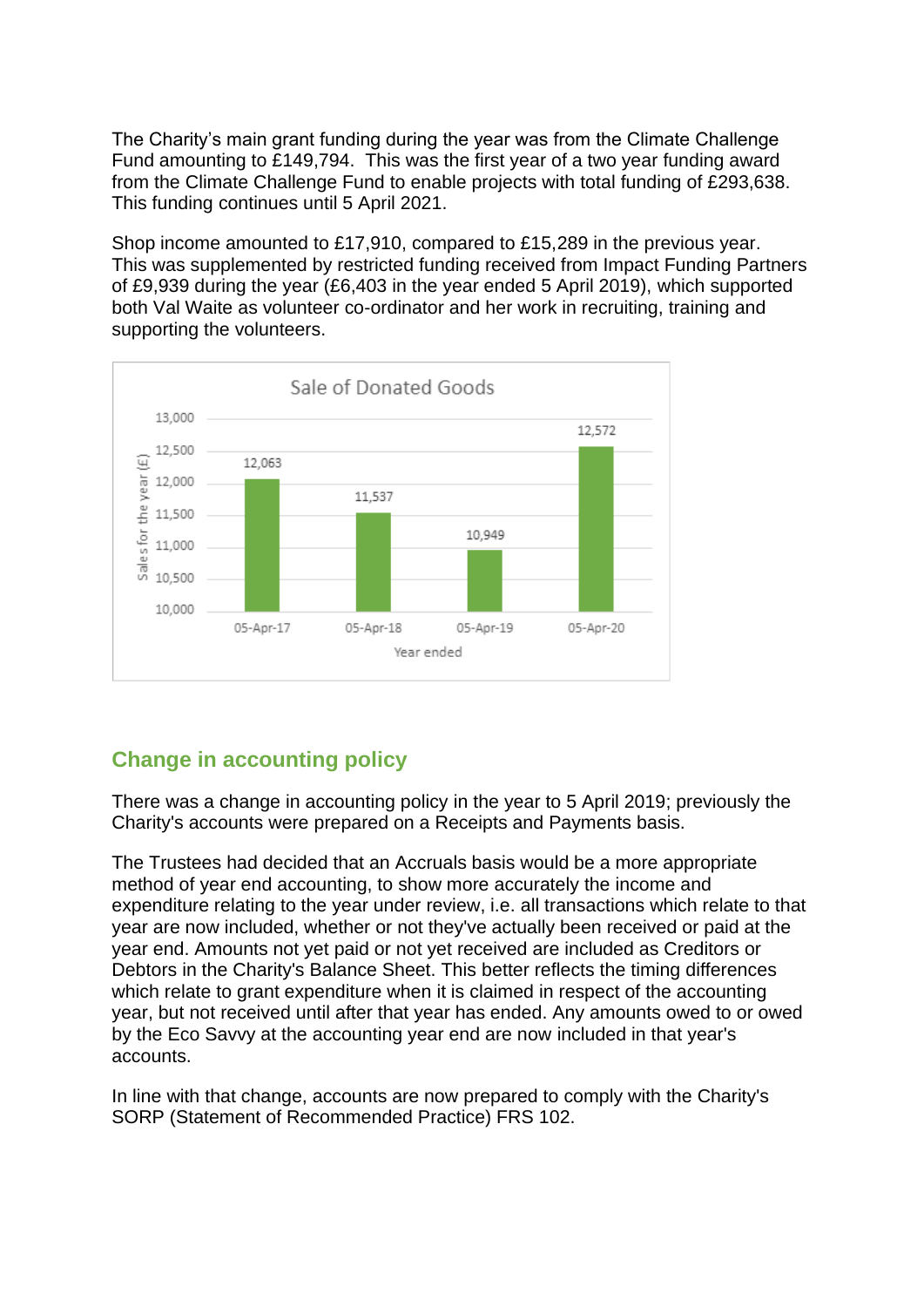#### **Statement of the charity's policy on reserves**

The Trustees maintain a policy that £10,000 should be available for investment in an Eco Savvy future green energy project, and this amount remains available, together with a buffer of £13,877 to cover expenditure should the Charity require any emergency funding for any reason in order to continue its activities and to cover fixed overheads in the event of unforeseen circumstances. We have seen the need for these reserves in the current year due to the effects of the Covid-19 pandemic when the community shop was closed for six months.

## **Details of any deficit**

In the year to 5 April 2020 there was a deficit of £4,740 on unrestricted funds, which represents the net amount of consultancy fees paid less some small net receipts. This was covered by management charges transferred from restricted funds. There was a total surplus of £6,666 for the year compared to a surplus of £10,489 in the year to 5 April 2019.

In the year to 5 April 2020 the shop achieved a surplus of £371, in spite of closing in mid March because of the Covid-19 lockdown compared to a small deficit of £556 in the previous year.

We're operating on narrow margins in the shop and the Trustees regularly review its financial sustainability.

In the year to 5 April 2019 there was an overspend on restricted funds There were no overspends on grant funded activity in the year to 5 April 2020 as had been the case in the previous year. During the year the Trustees reviewed procedures to ensure that any potential overspend is identified quickly and corrected before the commencement of the next year. the Trustees have also installed an accounting system which accounts for the grant claims and identifies any expenditure not yet claimed.

#### **Future plans**

We have appointed Ruth McLaren as funding officer, to assist in finding new sources of external funding to carry on project work as the current funding is ending.

We will also carry out a full review of shop finances between now and 5 April 21, to reflect on the ongoing effects of the Covid pandemic and the shop's financial resilience.